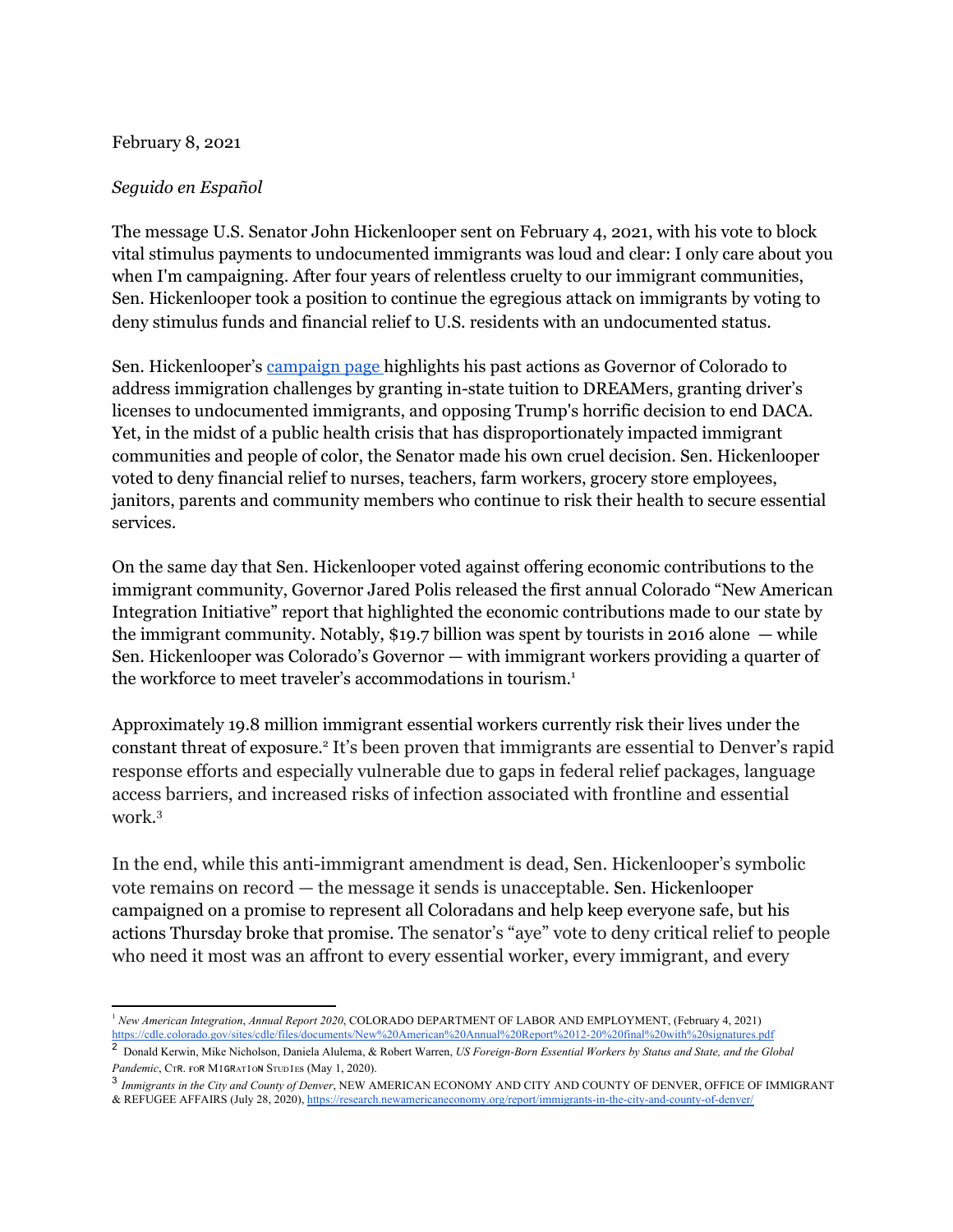Coloradan. It is not enough to praise people as essential. We must treat each other as such through our actions.

The Senator must immediately commit to supporting Colorado's impacted communities, and take every opportunity to deliver necessary aid and protection to all Coloradans. Past promises and platitudes are not enough. If the Senator truly is "committed to reversing the Trump Administration's harmful immigration agenda and helping to restore humanity to a broken system," he needs to do better than he did last Thursday. We need a senator who truly is "laser-focused on getting us through the pandemic, rebuilding the economy and finding a long-term solution to fix our broken immigration system." <sup>4</sup> We need Sen. Hickenlooper to keep his promise.

Sincerely,

The Undersigned

# **Community Organizations:**

ACLU of Colorado Colorado Immigrant Rights Coalition and Colorado Immigrant Rights Coalition Action Fund Asian Communities Together Aurora Mental Health Center Black Lives Matter 5280 Caravan For Racial Justice Casa de Paz Center for Health Progress Centro Humanitario Para Los Trabajadores CLLARO: Colorado Latino Leadership, Advocacy, & Research Organization Cobalt COLOR Action Fund Colorado Cross-Disability Coalition Colorado Freedom Fund Colorado Jobs with Justice Colorado Latino Forum Colorado People's Action Colorado People's Alliance Colorado Rising Colorado Working Families Party Conservation Colorado CPA Strategy Team Defiende Nuestra Tierra

<sup>&</sup>lt;sup>4</sup> Justin Wingerter, *Sen. John Hickenlooper frustrates immigration activists with vote to block some from stimulus checks, The Denver Post, (February 5,* 2021),

[https://www.denverpost.com/2021/02/04/john-hickenlooper-immigration-us-senate/?fbclid=IwAR2PntEf9q\\_suZHR027I\\_XKwJlDnjNO7xrvRiTjLXZvpQ](https://www.denverpost.com/2021/02/04/john-hickenlooper-immigration-us-senate/?fbclid=IwAR2PntEf9q_suZHR027I_XKwJlDnjNO7xrvRiTjLXZvpQymFPwAXPAnJaWY) [ymFPwAXPAnJaWY](https://www.denverpost.com/2021/02/04/john-hickenlooper-immigration-us-senate/?fbclid=IwAR2PntEf9q_suZHR027I_XKwJlDnjNO7xrvRiTjLXZvpQymFPwAXPAnJaWY)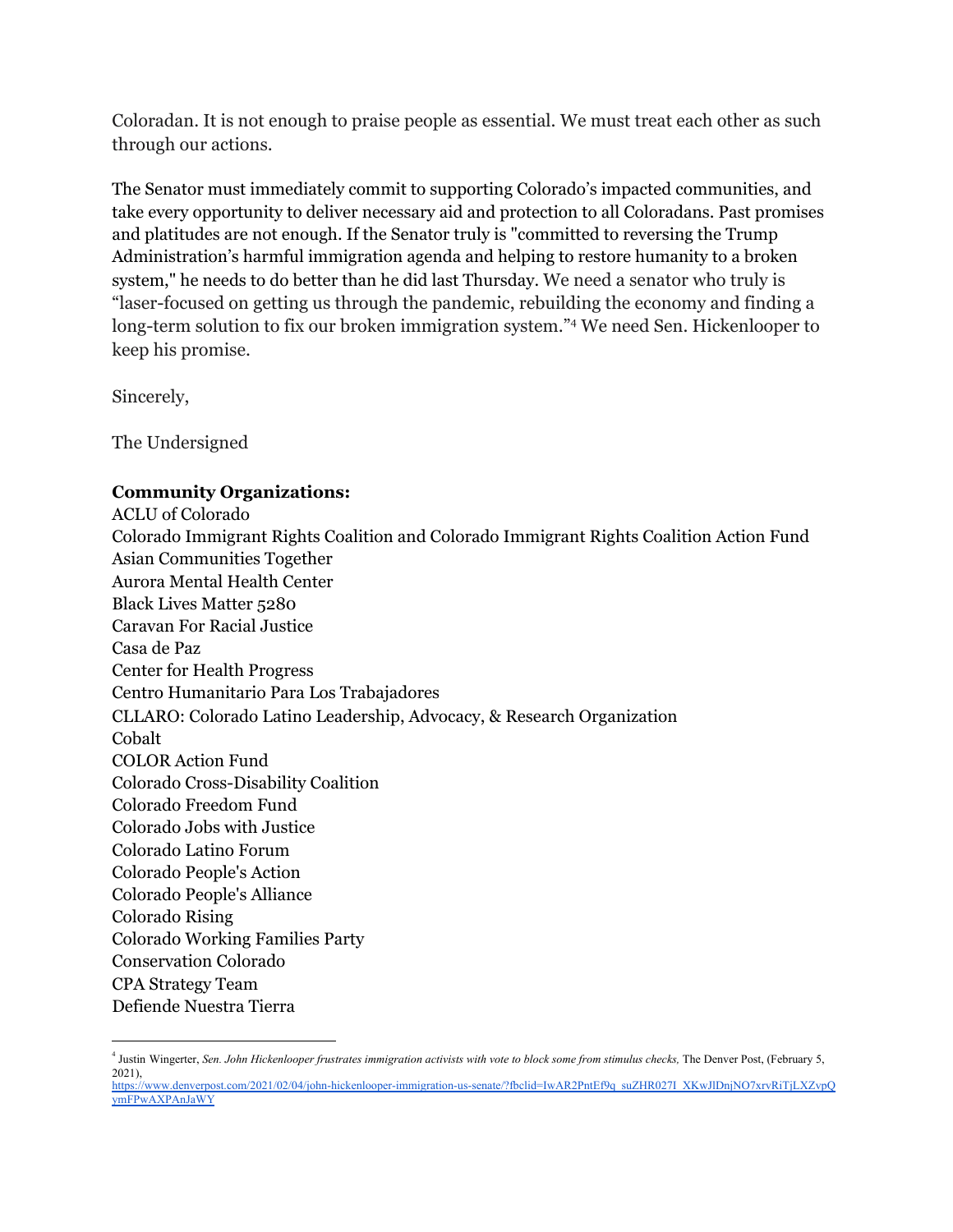Denver Alliance for Street Health Response (DASHR) Edgewater Collective El Movimiento Sigue Elephant Circle Fort Collins Community Action Network Fuerza Latina Grupo Azteca Hispanic Women of Weld County Immigrant Legal Center of BOCO Indivisible Denver ISAAC - Interfaith Solidarity and Accompaniment Coalition Latina Initiative Latino Coalition of Weld County Latinos Unidos Lifespan Local Mary of Magdala ECC Mujeres de Colores NAACP Boulder County New Era Colorado Northern Colorado Immigrants United Padres & Jóvenes Unidos Philanthropiece Foundation Planned Parenthood of the Rocky Mountains Planned Parenthood Votes Colorado Progress Now Colorado Protégete SEIU Colorado Servicios De La Raza Stand for Children Colorado Tepeyac Community Health Center The Latino Chamber Truth and Conciliation Commission United for a New Economy Voces Unidas Voces Unidas de Las Montañas Chair Warm Cookies of the Revolution Women's Lobby of Colorado

## **Elected Officials:**

Hon. Irene Aguilar Hon. Jonathan Singer Hon. Joseph Salazar Hon. Lucia Guzman Hon. Polly Baca Sen. Dominick Moreno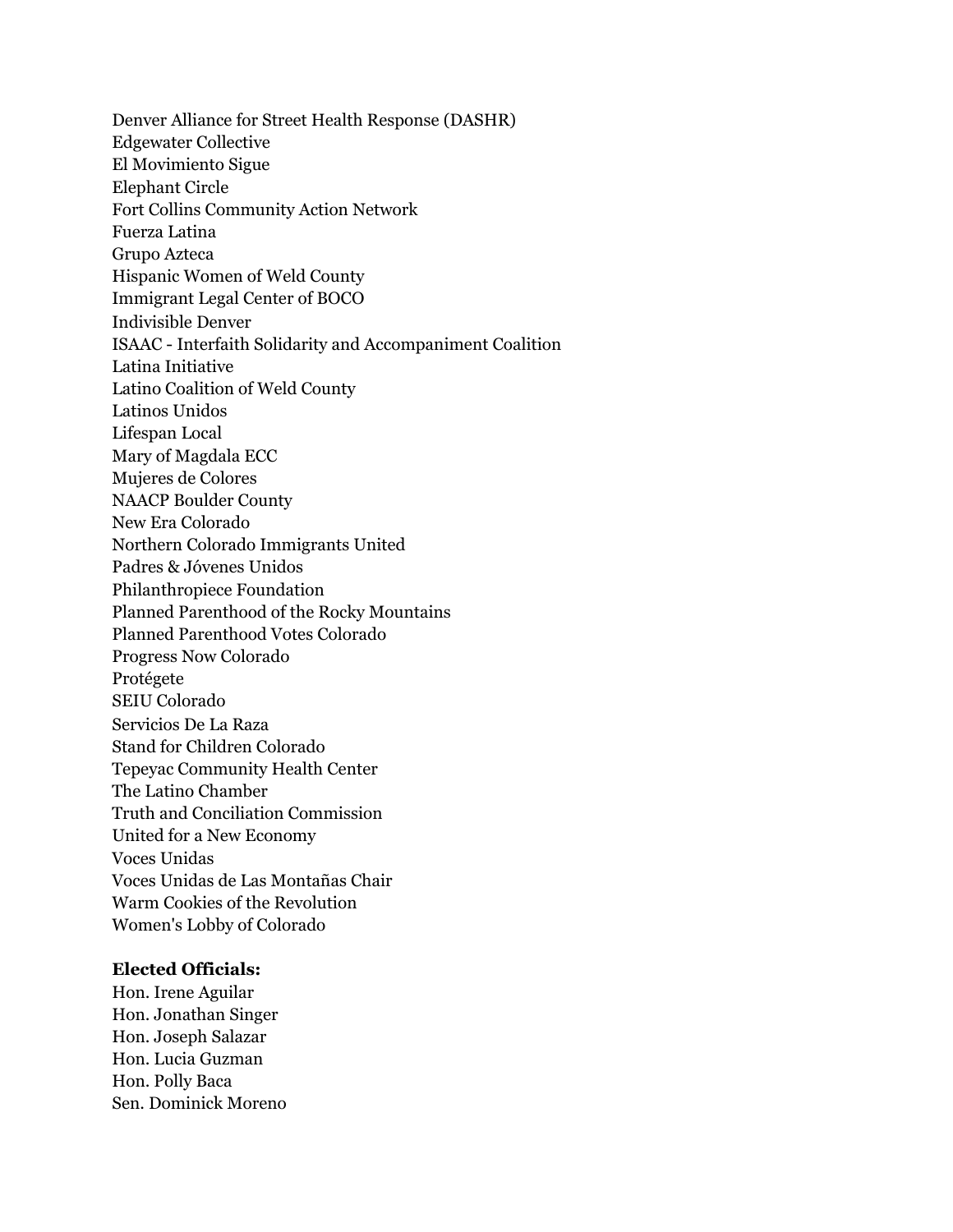Sen. Julie Gonzales Rep. Adrienne Benavidez Rep. Brianna Buentello Rep. Cathy Kipp Rep. Dafna Michaelson Jenet Rep. Iman M. Jodeh Rep. Serena Gonzales-Gutierrez Rep. Susan Lontine Councilwoman Amanda P. Sandoval Bill Gippe Councilwoman Candi CdeBaca Councilwoman Jamie Torres Rep. David Ortiz Emma Pinter Councilman Juan Marcano Michal Rosenoer Rep. Meg Froelich Rhonda Solis Richard Garcia Sara Loflin, Erie Trustee Shontel M. Lewis Steven Woodrow Tay Anderson Yolanda L. Avila

#### **Businesses:**

Bridging Communication Celestial Alegria LLC Christina Trostel LLC Combi Taco / Stokes Poke Dulce Anayasaenz, 8z Real Estate Felicidad X Fraser-Solak, LCSW Hannah Gay Social Impact Martines Muffins Meyer Law Office, P.C. NetLink, Inc Nuevo Amanecer PowerMap Ltd. Regan Byrd Consulting Sacred Designs Healing Arts Tara Seren llc Yellow Scene Magazine

## **Religious Organizations:**

Boulder Friends Meeting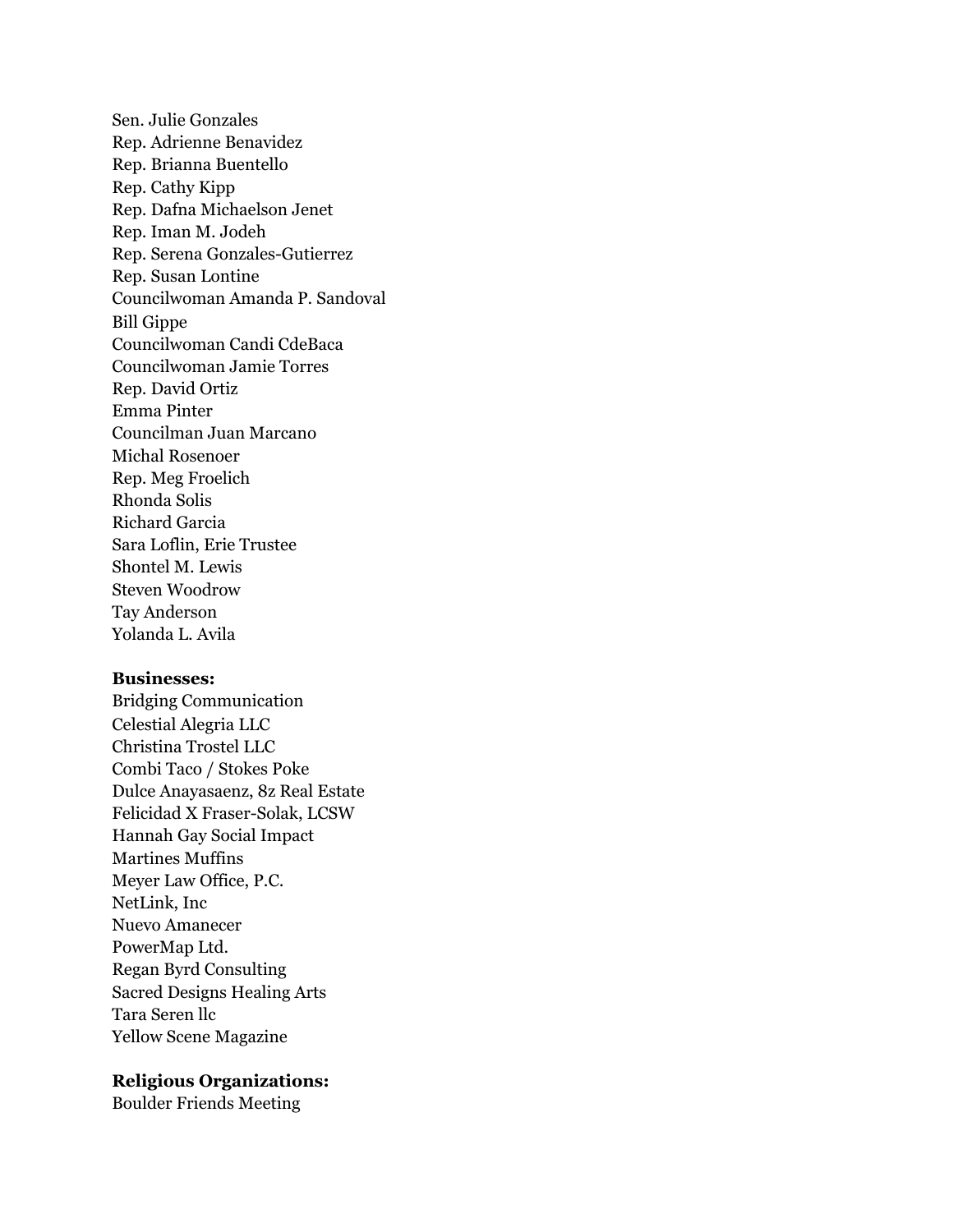Center for Inner Peace Circle of the Raven's Call CUCC Boulder Longmont Unitarian Universalist Presence Loretto Community Mary of Magdala Ecumenical Catholic Communion Mountain View Friends Meeting Peace and Justice Committee The Refuge

#### **Community Members:**

Adri Magnuson Adriana Pilar Nieto, PhD Adriana Soto Alejandro Prieto Alex Sanchez Alexander Hutchins Alexis Menocal Harrigan Alli Kolega Allison Shaw Alyssa Esposito Amanda Graves Amelia Warriner Amira Assad-Lucas Ana De Casas Andrea Gutierrez Andrea Martinez Andrea Sandoval Angel Malan Ángel Sánchez Anna Clark Arturo Rodriguez Azarel Madrigal-Chase Barbara Jabaily Ben Hand-Bender Bev Bishop Bheema Bachus Bianey Bermudez Blanca Trejo Brandon Keao Bryan Lindstrom Carolina Barbosa Catherine Mueller Catherine Shea Cecelia M Espenoza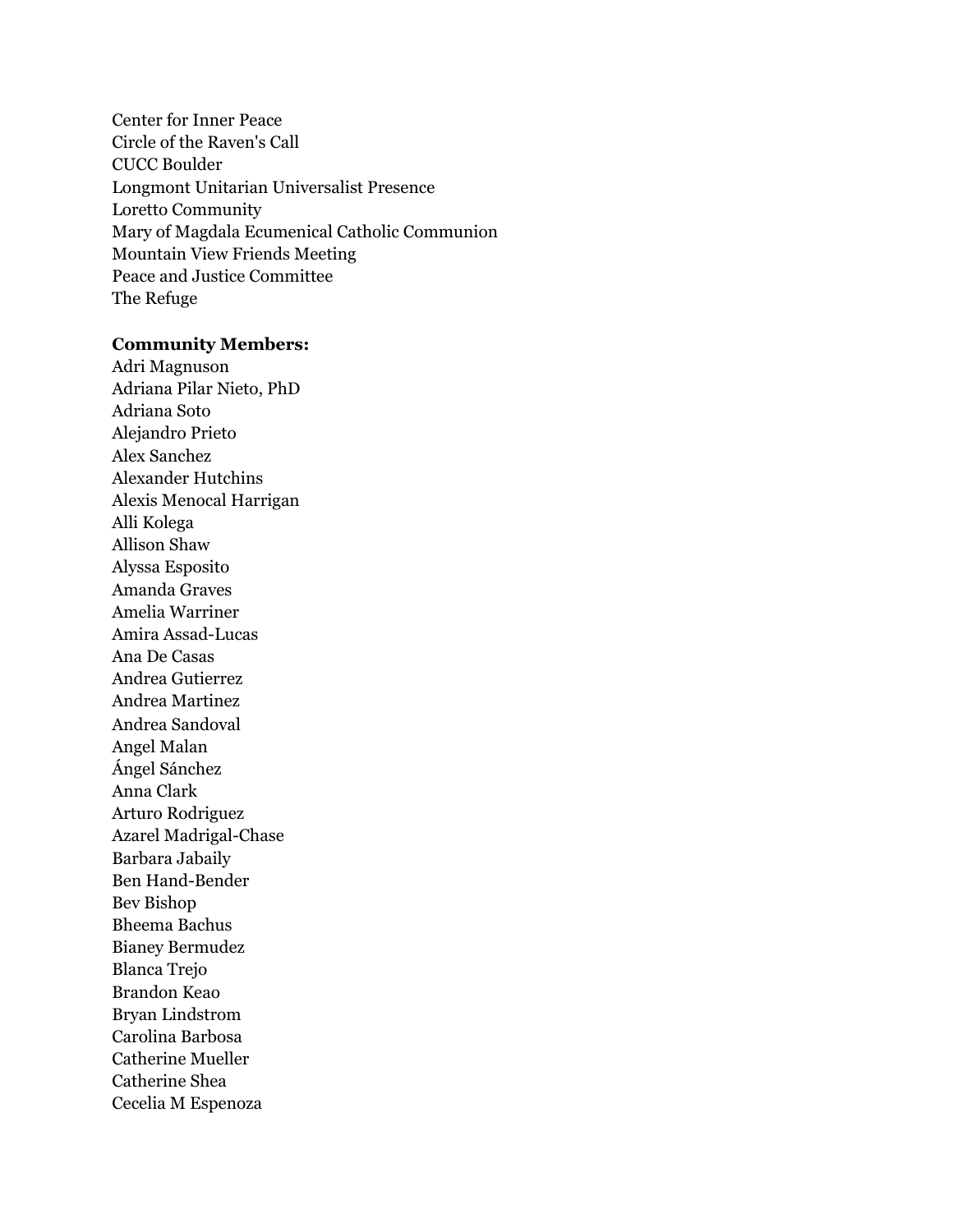Cesar Prieto Charla Wright Charles Gilford Chayn Lush Chris Gaebler Chris Norton Christina Espino Cindy Peña Claire Studholme Claudia Farfan-Lorono Colton Ortiz Cris Sandoval Crystal Araujo-Espinosa Cynthia Cloyd Daisy Rocha Vasquez Dalia Lopez Dana Miller Daniel Hoback Darien Wilson David Hirsch Debora Forbes Dennis Dougherty Desiree Gonzalez Diana Blau Dianne Archuleta Elizabet Garcia Elizabeth Freedman Elizabeth Steirer Emily Loker Erika Cutlip Felicia Gonzales Georgie Aguirre-Sacasa Gretchen Dypold Guadalupe A Solis Harriet Mullaney Heather sabo Heather Shea Hilary Glasgow Isabel Mendoza Isabel Serafin Jacob De Santiago James C Biard James Gilligan James Reyes Jamie Seiffer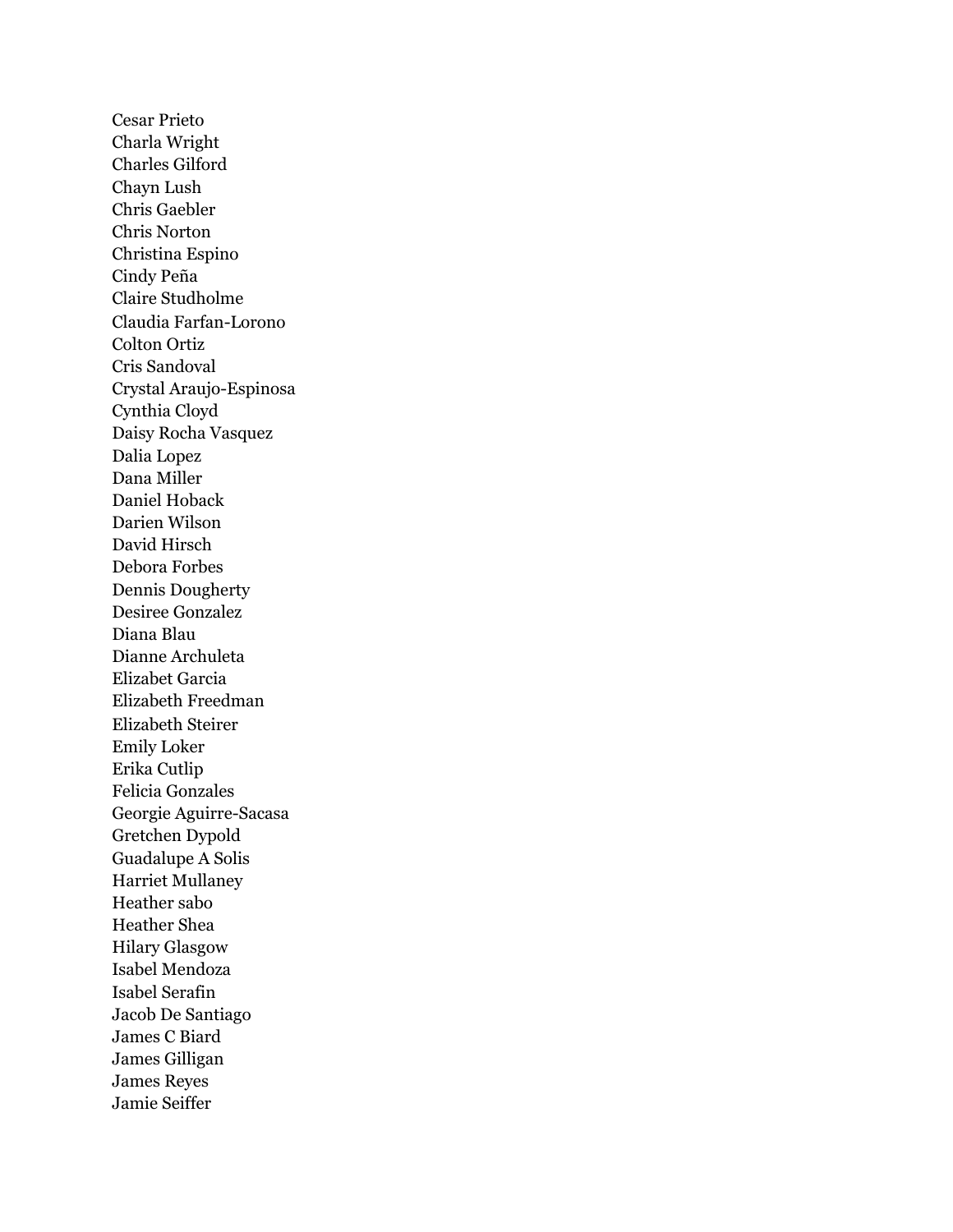Jane Feldman Janell Weber Janet Johnson Jason Muñoz DeLeon Jesica Puente Joan Harvey Jocelyne Johanna Ulloa John Ronquillo Jordan Blisk, Esq. Josette Jaramillo Judy Alliprandine Julia McMillen Julie Schoenfeld Juniper Greist Karen A Wagner Karen Mortimer Karen Tuddenham Kateri Hillis Kathy Knight Katie Kelly Kelcie Boyd Kerry Kramer Kristen Kofoed Kyana Lacey S Taschdjian Lamar Trant Laura Ferre Laura Peniche Laura Richards Leanne D Wheeler Lorenzo Sanchez Lu Wright Lucy Martin Lynn Stockton Mandy Blumreich Manuela Sifuentes Margaret Small Maria Zubia Marie Teottier Mark Wideman Marla Stauth Martha Crawley Martin Frias Mary Helen Sandoval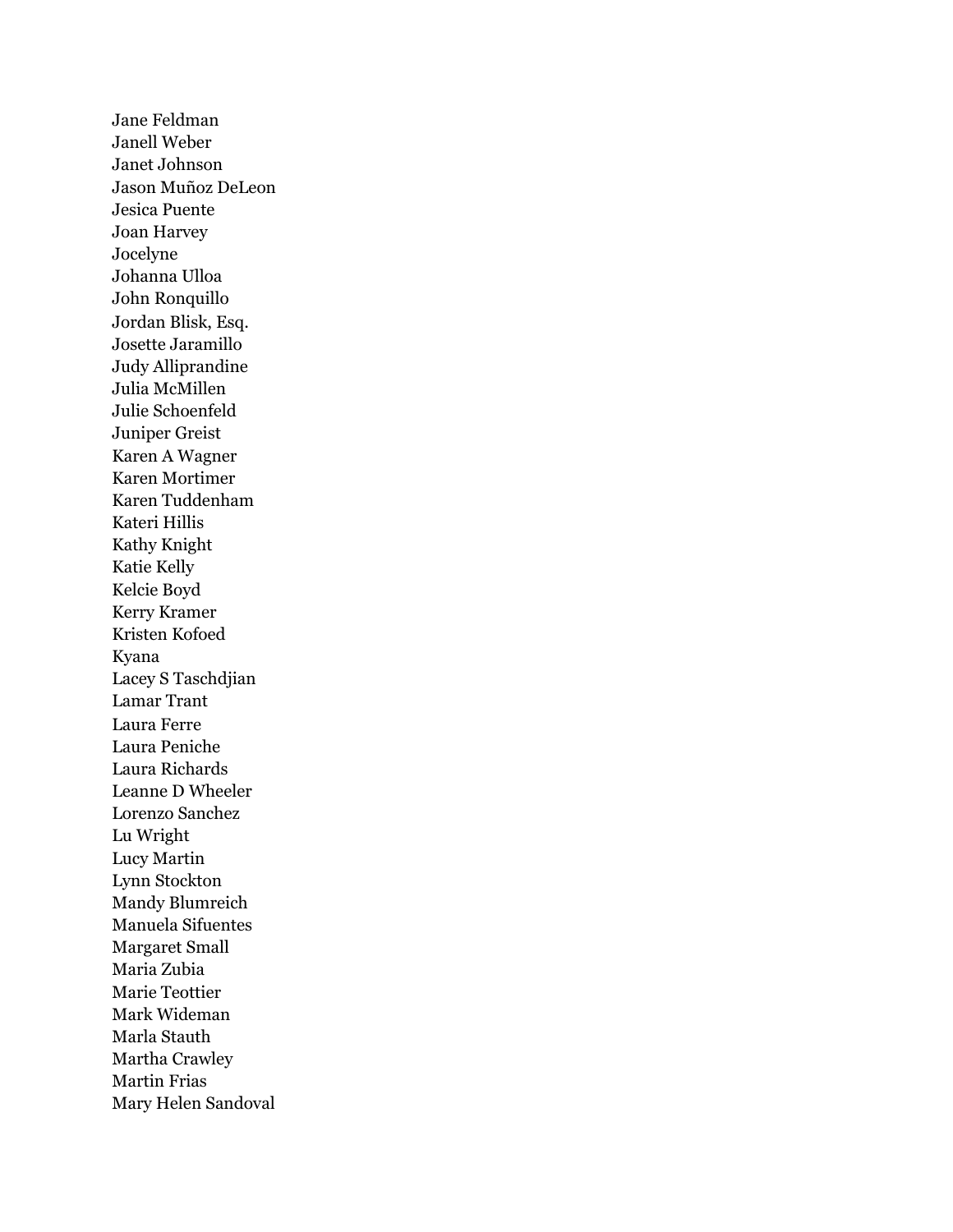Mary Hollender Mary Pridgen Mary Wilham Megan Matthews Melissa Yang Michael Encinas Michael Himawan PT, DPT Michael Lefsky Michelle Kaiser Miguel Baca Barragan Molly Cooper Monica Rivera Neil Allaire Nicholas Marquez Nina Myers Nita Lynch Olivia Mendoza Paige Tweedy Pat Griego Patsy A. Contreras Patsy Bjork Peggy Woodward Penny Harrington Philip True Ramon Del Castillo Ray Rodriguez Raymond Ayon Rebecca Chavez Robin Walter Ruth Simonson Samantha Wittrock Sarah Foster Sarah Parady Sarah Zuehlsdorff Sasha Davis Saúl and Florence Trujillo Shari Leyshon Sheccid Alcaraz-Soto Shelle Pennington Simon Maghakyan Sofía Solano Sofia Wolfe Sol Sandoval Soledad Sandoval Tafoya Stephanie Mirelez Norton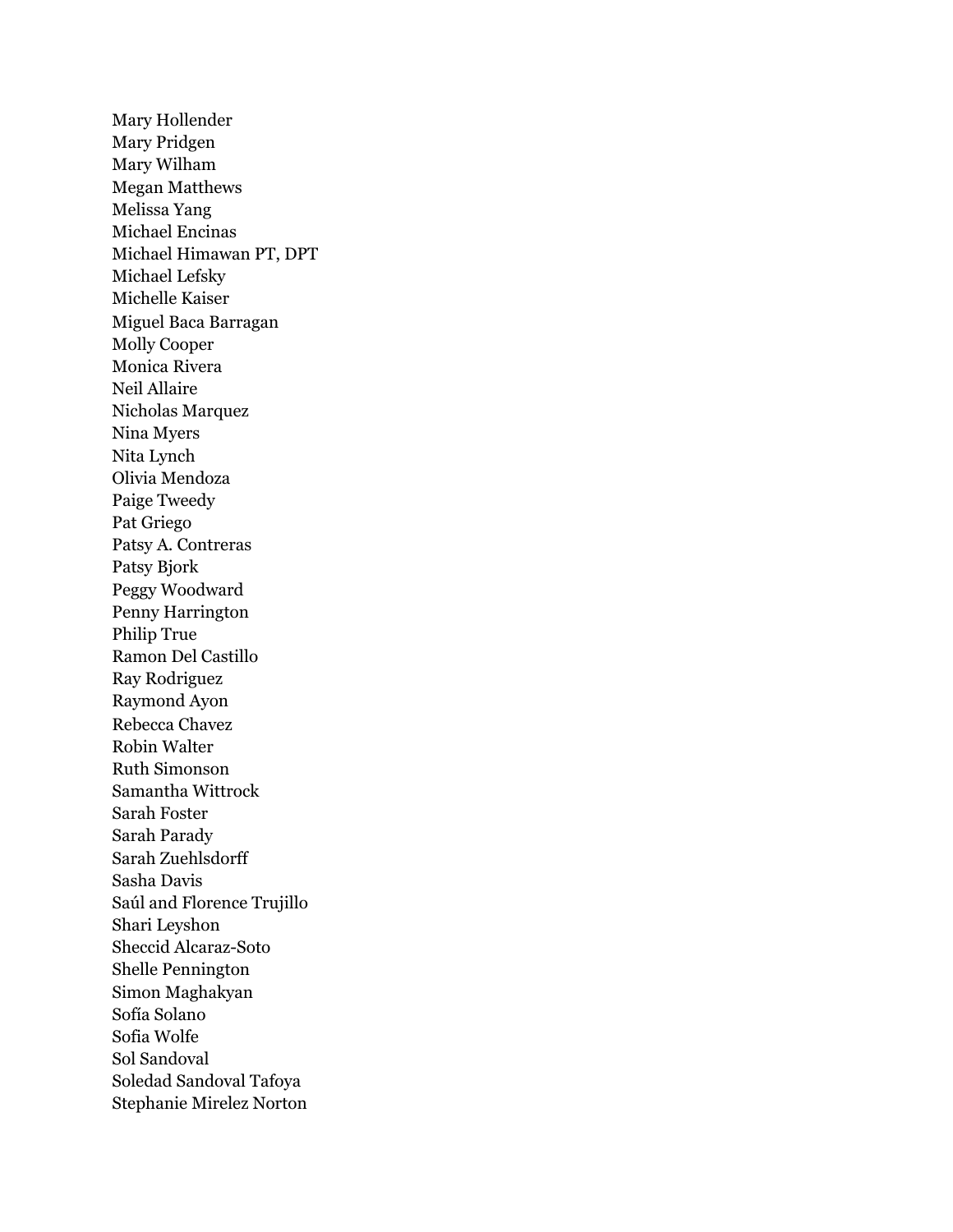Stephanie Torres Steve Chavez, Esq. Susan Kenney Susan Ogilvie Sybenie Hernandez Terri Robles Theresa Boakye Tyler Trujillo Valeria Morales-Rivas Vanessa Quintana Veronica Barela Victor Prieto Wendy McCann Wendy Stokes Xochitl Gaytan

## 8 febrero 2021

El mensaje que envió el Senador John Hickenlooper el 4 de febrero de 2021 con su voto para bloquear los pagos de estímulo vital a los inmigrantes indocumentados fue alto y claro: solo me preocupo por ustedes cuando quiero ser elegido. Después de cuatro años de implacable crueldad hacia nuestras comunidades de inmigrantes, el Senador Hickenlooper tomó la posición de continuar el ataque atroz contra los inmigrantes votando para negar los fondos de estímulo y el alivio financiero a los residentes de los EE. UU. indocumentados.

La página de [campaña](https://hickenlooper.com/issues/immigration/) del Senador Hickenlooper destaca sus acciones pasadas como Gobernador de Colorado para abordar los desafíos de inmigración al otorgar matrículas estatales a DREAMers, otorgar licencias de conducir a inmigrantes indocumentados y oponerse a la horrible decisión de Trump de poner fin a DACA. Sin embargo, en medio de una crisis de salud pública que ha impactado de manera desproporcionada a las comunidades de inmigrantes y personas de color, el Senador tomó su propia decisión cruel. El Senador Hickenlooper votó para negar el alivio financiero a enfermeras, maestros, trabajadores agrícolas, empleados de supermercados, conserjes, padres y miembros de la comunidad que continúan arriesgando su salud para obtener servicios esenciales.

El mismo día que el Senador Hickenlooper votó en contra de ofrecer contribuciones económicas a la comunidad inmigrante, el Gobernador Jared Polis publicó el primer informe anual de Colorado "Nueva Iniciativa de Integración Estadounidense" que destacó las contribuciones económicas hechas a nuestro estado por la comunidad inmigrante. En particular, los turistas gastaron \$19.7 mil millones solo en 2016, mientras que el Senador Hickenlooper era el Gobernador de Colorado, y los trabajadores inmigrantes proporcionaron una cuarta parte de la fuerza laboral para satisfacer las necesidades de los viajeros en el turismo.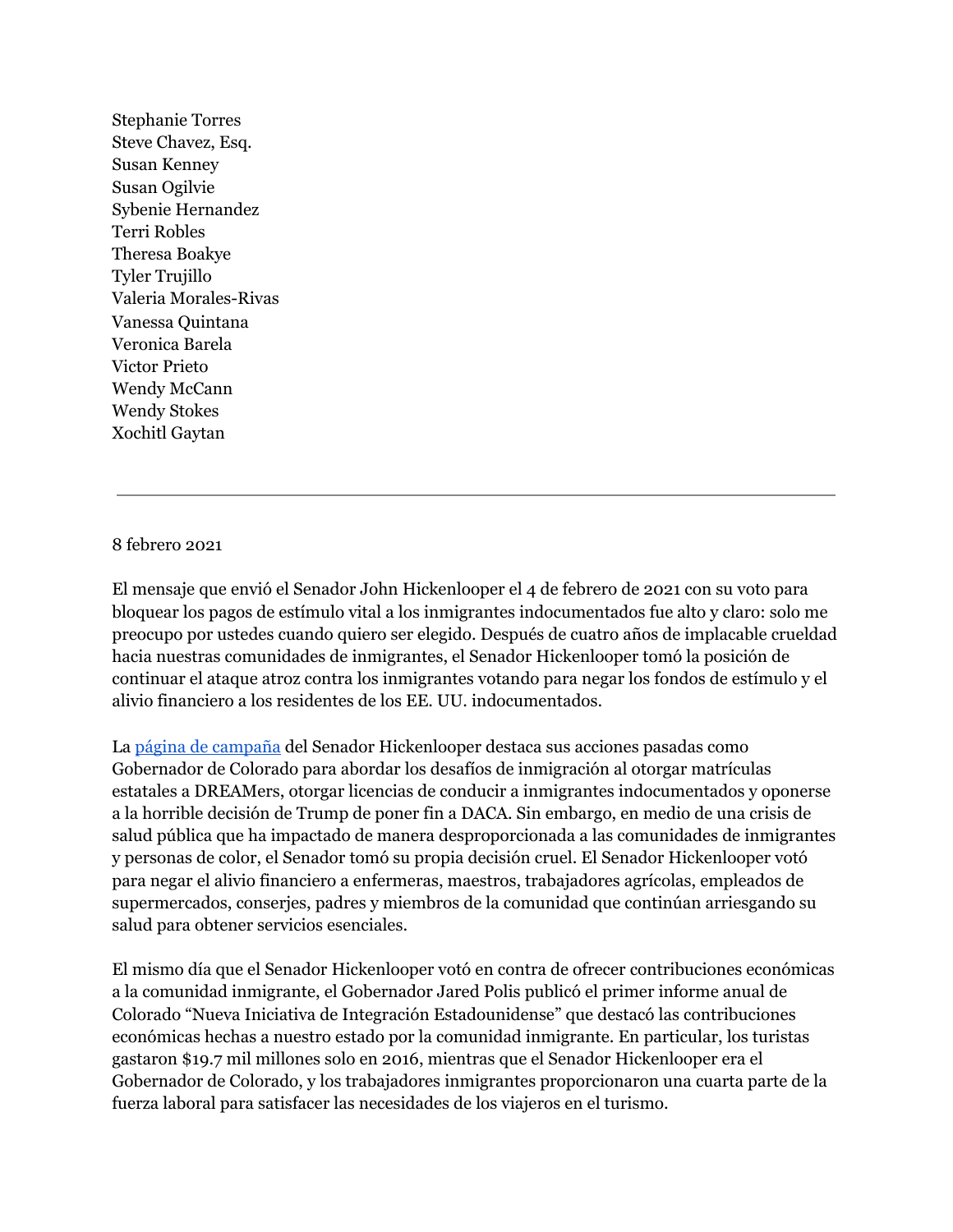Aproximadamente 19,8 millones de trabajadores esenciales inmigrantes arriesgan actualmente sus vidas bajo la constante amenaza de exposición. Se ha comprobado que los inmigrantes son esenciales para los esfuerzos de respuesta rápida de Denver y especialmente vulnerables debido a las lagunas en los paquetes de ayuda federal, las barreras de acceso al idioma y los mayores riesgos de infección asociados con el trabajo esencial y de primera línea.

Al final, mientras esta enmienda antiinmigrante está muerta, el voto simbólico del Senador Hickenlooper permanece registrado: el mensaje que envía es inaceptable. El Senador Hickenlooper hizo campaña con la promesa de representar a todos los habitantes de Colorado y ayudar a mantener a todos a salvo, pero sus acciones el jueves rompieron esa promesa. El voto de "sí" del Senador para negar un alivio crítico a las personas que más lo necesitan fue una afrenta para todos los trabajadores esenciales, todos los inmigrantes y todos los habitantes de Colorado. No basta con elogiar a las personas como algo esencial. Debemos tratarnos unos a otros como tales a través de nuestras acciones.

El Senador debe comprometerse de inmediato a apoyar a las comunidades afectadas de Colorado y aprovechar cada oportunidad para brindar la ayuda y protección necesarias a todos los habitantes de Colorado. Las promesas y lugares comunes del pasado no son suficientes. Si el Senador realmente está "comprometido a revertir la dañina agenda de inmigración de la Administración Trump y ayudar a restaurar a la humanidad a un sistema roto", debe hacerlo mejor que el jueves pasado. Necesitamos un Senador que realmente esté "centrado en ayudarnos a superar la pandemia, reconstruir la economía y encontrar una solución a largo plazo para arreglar nuestro sistema de inmigración roto". Necesitamos al Senador Hickenlooper para cumplir su promesa.

Sinceramente,

El firmante:

# **Organizaciones comunitarias:**

ACLU of Colorado Colorado Immigrant Rights Coalition and Colorado Immigrant Rights Coalition Action Fund Asian Communities Together Aurora Mental Health Center Black Lives Matter 5280 Caravan For Racial Justice Casa de Paz Center for Health Progress Centro Humanitario Para Los Trabajadores CLLARO: Colorado Latino Leadership, Advocacy, & Research Organization Cobalt COLOR Action Fund Colorado Cross-Disability Coalition Colorado Freedom Fund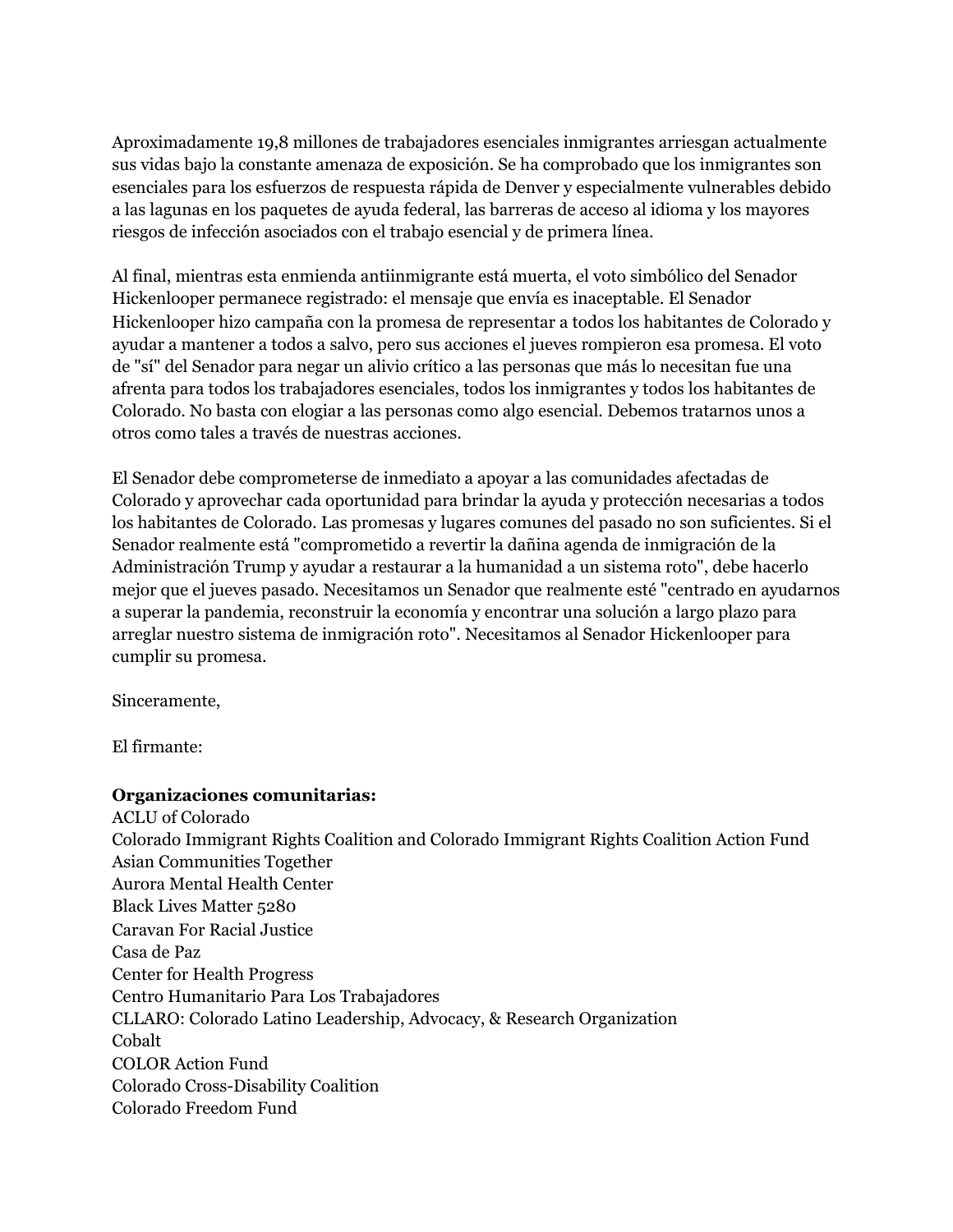Colorado Jobs with Justice Colorado Latino Forum Colorado People's Action Colorado People's Alliance Colorado Rising Colorado Working Families Party Conservation Colorado CPA Strategy Team Defiende Nuestra Tierra Denver Alliance for Street Health Response (DASHR) Edgewater Collective El Movimiento Sigue Elephant Circle Fort Collins Community Action Network Fuerza Latina Grupo Azteca Hispanic Women of Weld County Immigrant Legal Center of BOCO Indivisible Denver ISAAC - Interfaith Solidarity and Accompaniment Coalition Latina Initiative Latino Coalition of Weld County Latinos Unidos Lifespan Local Mary of Magdala ECC Mujeres de Colores NAACP Boulder County New Era Colorado Northern Colorado Immigrants United Padres & Jóvenes Unidos Philanthropiece Foundation Planned Parenthood of the Rocky Mountains Planned Parenthood Votes Colorado Progress Now Colorado Protégete SEIU Colorado Servicios De La Raza Stand for Children Colorado Tepeyac Community Health Center The Latino Chamber Truth and Conciliation Commission United for a New Economy Voces Unidas Voces Unidas de Las Montañas Chair Warm Cookies of the Revolution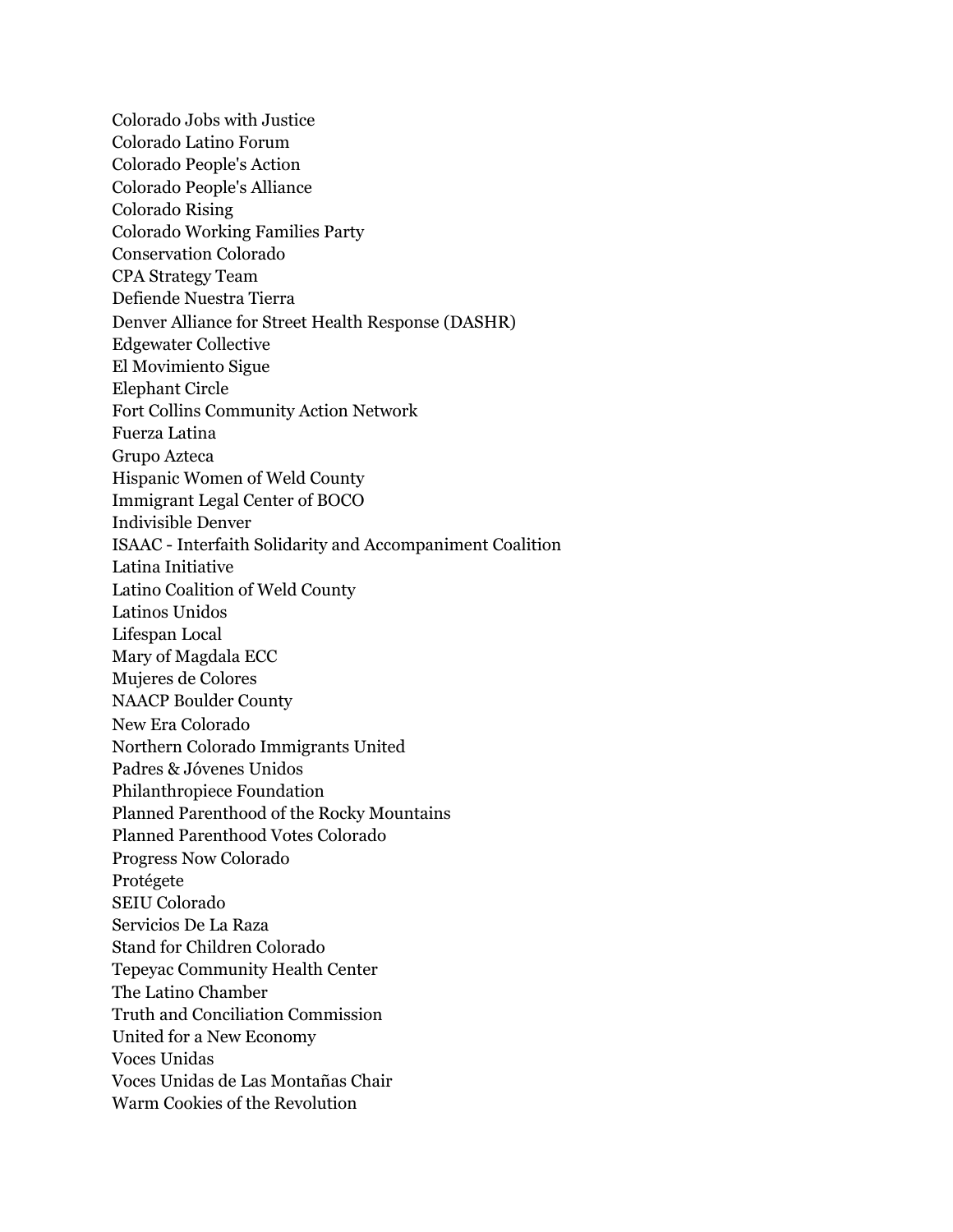Women's Lobby of Colorado

# **Funcionarios electos:**

Hon. Irene Aguilar Hon. Jonathan Singer Hon. Joseph Salazar Hon. Lucia Guzman Hon. Polly Baca Sen. Dominick Moreno Sen. Julie Gonzales Rep. Adrienne Benavidez Rep. Brianna Buentello Rep. Cathy Kipp Rep. Dafna Michaelson Jenet Rep. Iman M. Jodeh Rep. Serena Gonzales-Gutierrez Rep. Susan Lontine Councilwoman Amanda P. Sandoval Bill Gippe Councilwoman Candi CdeBaca Councilwoman Jamie Torres Rep. David Ortiz Emma Pinter Councilman Juan Marcano Michal Rosenoer Rep. Meg Froelich Rhonda Solis Richard Garcia Sara Loflin, Erie Trustee Shontel M. Lewis Steven Woodrow Tay Anderson Yolanda L. Avila

#### **Negocios:**

Bridging Communication Celestial Alegria LLC Christina Trostel LLC Combi Taco / Stokes Poke Dulce Anayasaenz, 8z Real Estate Felicidad X Fraser-Solak, LCSW Hannah Gay Social Impact Martines Muffins Meyer Law Office, P.C. NetLink, Inc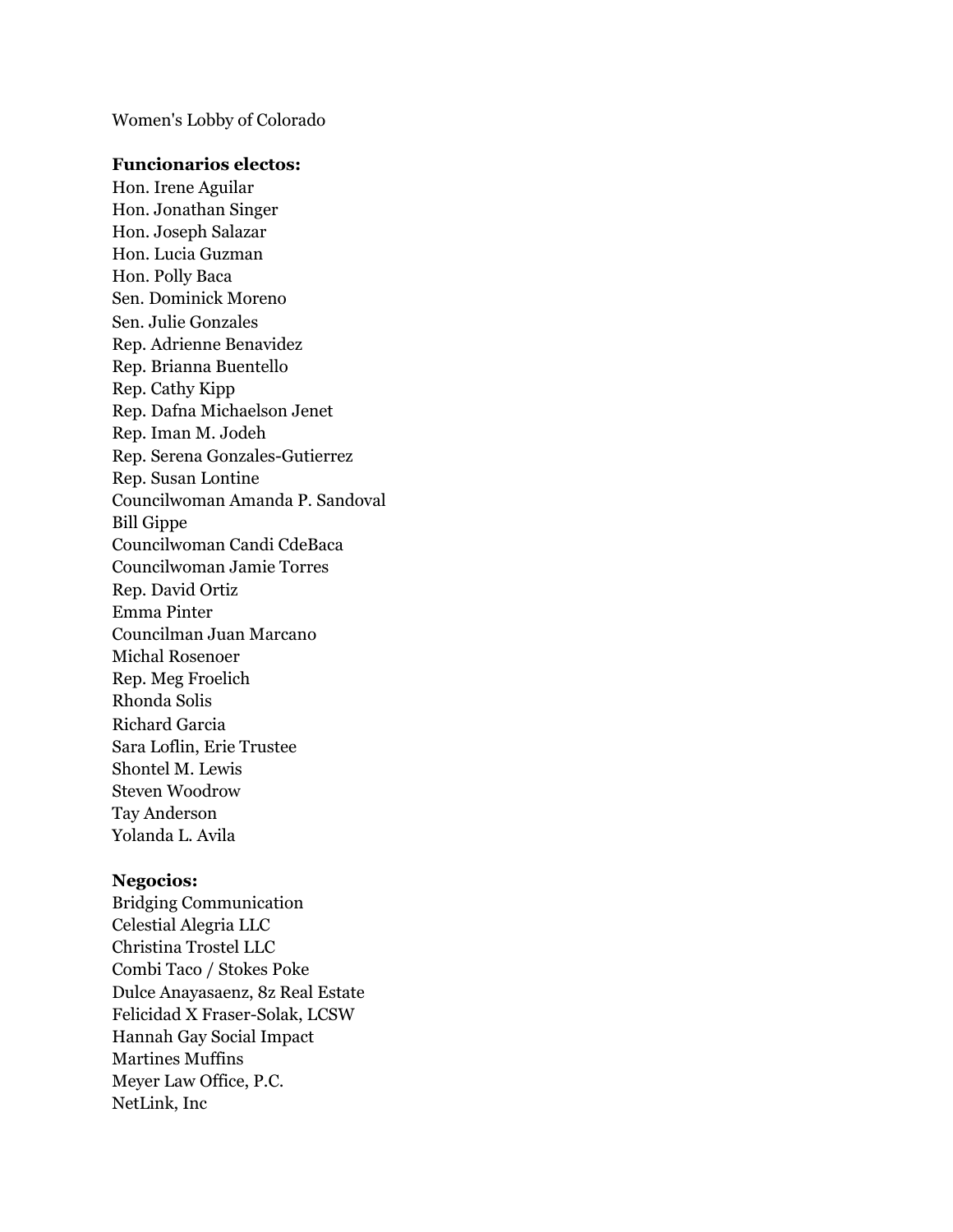Nuevo Amanecer PowerMap Ltd. Regan Byrd Consulting Sacred Designs Healing Arts Tara Seren llc Yellow Scene Magazine

## **Organizaciones religiosas:**

Boulder Friends Meeting Center for Inner Peace Circle of the Raven's Call CUCC Boulder Longmont Unitarian Universalist Presence Loretto Community Mary of Magdala Ecumenical Catholic Communion Mountain View Friends Meeting Peace and Justice Committee The Refuge

## **Miembros de la comunidad:**

Adri Magnuson Adriana Pilar Nieto, PhD Adriana Soto Alejandro Prieto Alex Sanchez Alexander Hutchins Alexis Menocal Harrigan Alli Kolega Allison Shaw Alyssa Esposito Amanda Graves Amelia Warriner Amira Assad-Lucas Ana De Casas Andrea Gutierrez Andrea Martinez Andrea Sandoval Angel Malan Ángel Sánchez Anna Clark Arturo Rodriguez Azarel Madrigal-Chase Barbara Jabaily Ben Hand-Bender Bev Bishop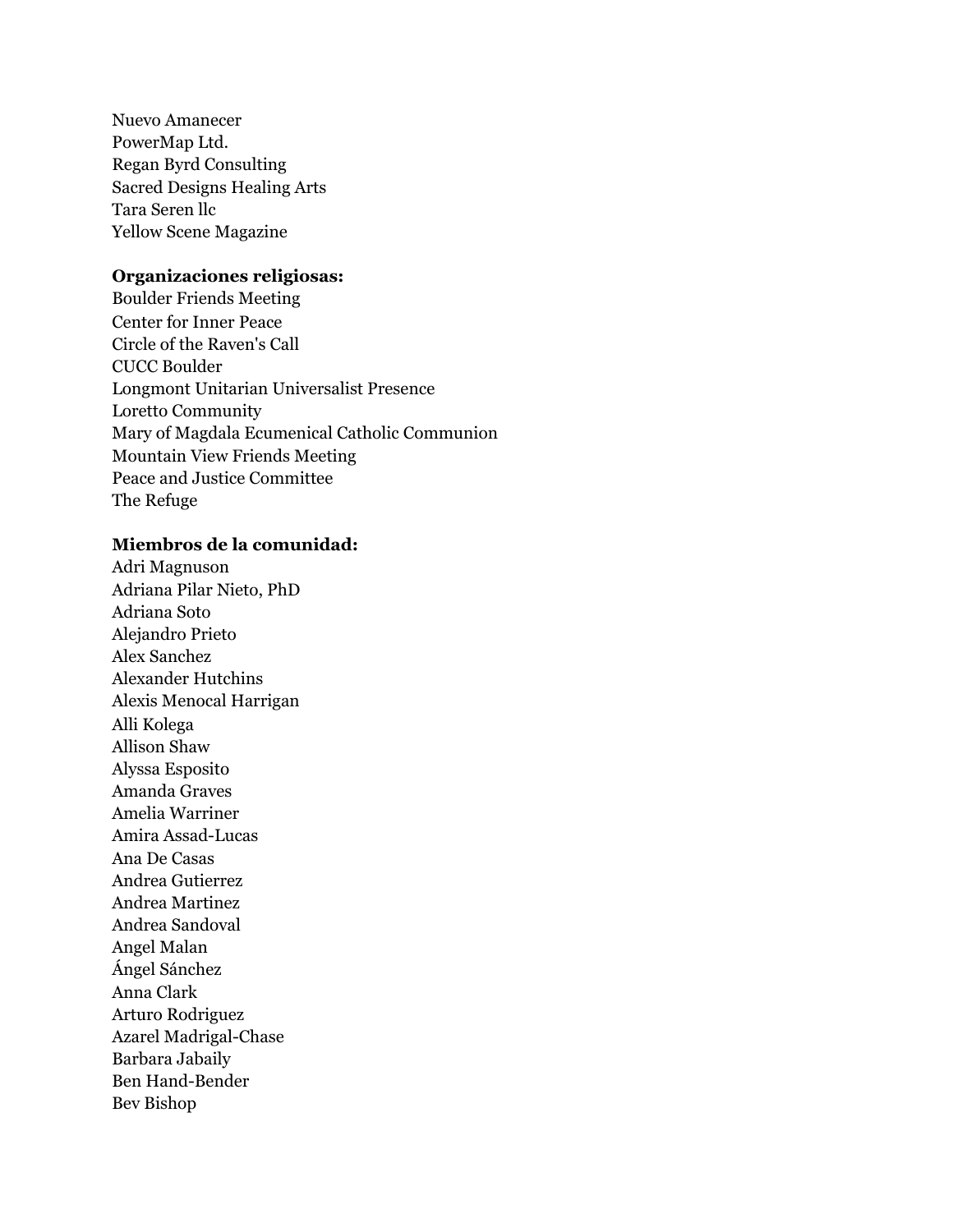Bheema Bachus Bianey Bermudez Blanca Trejo Brandon Keao Bryan Lindstrom Carolina Barbosa Catherine Mueller Catherine Shea Cecelia M Espenoza Cesar Prieto Charla Wright Charles Gilford Chayn Lush Chris Gaebler Chris Norton Christina Espino Cindy Peña Claire Studholme Claudia Farfan-Lorono Colton Ortiz Cris Sandoval Crystal Araujo-Espinosa Cynthia Cloyd Daisy Rocha Vasquez Dalia Lopez Dana Miller Daniel Hoback Darien Wilson David Hirsch Debora Forbes Dennis Dougherty Desiree Gonzalez Diana Blau Dianne Archuleta Elizabet Garcia Elizabeth Freedman Elizabeth Steirer Emily Loker Erika Cutlip Felicia Gonzales Georgie Aguirre-Sacasa Gretchen Dypold Guadalupe A Solis Harriet Mullaney Heather sabo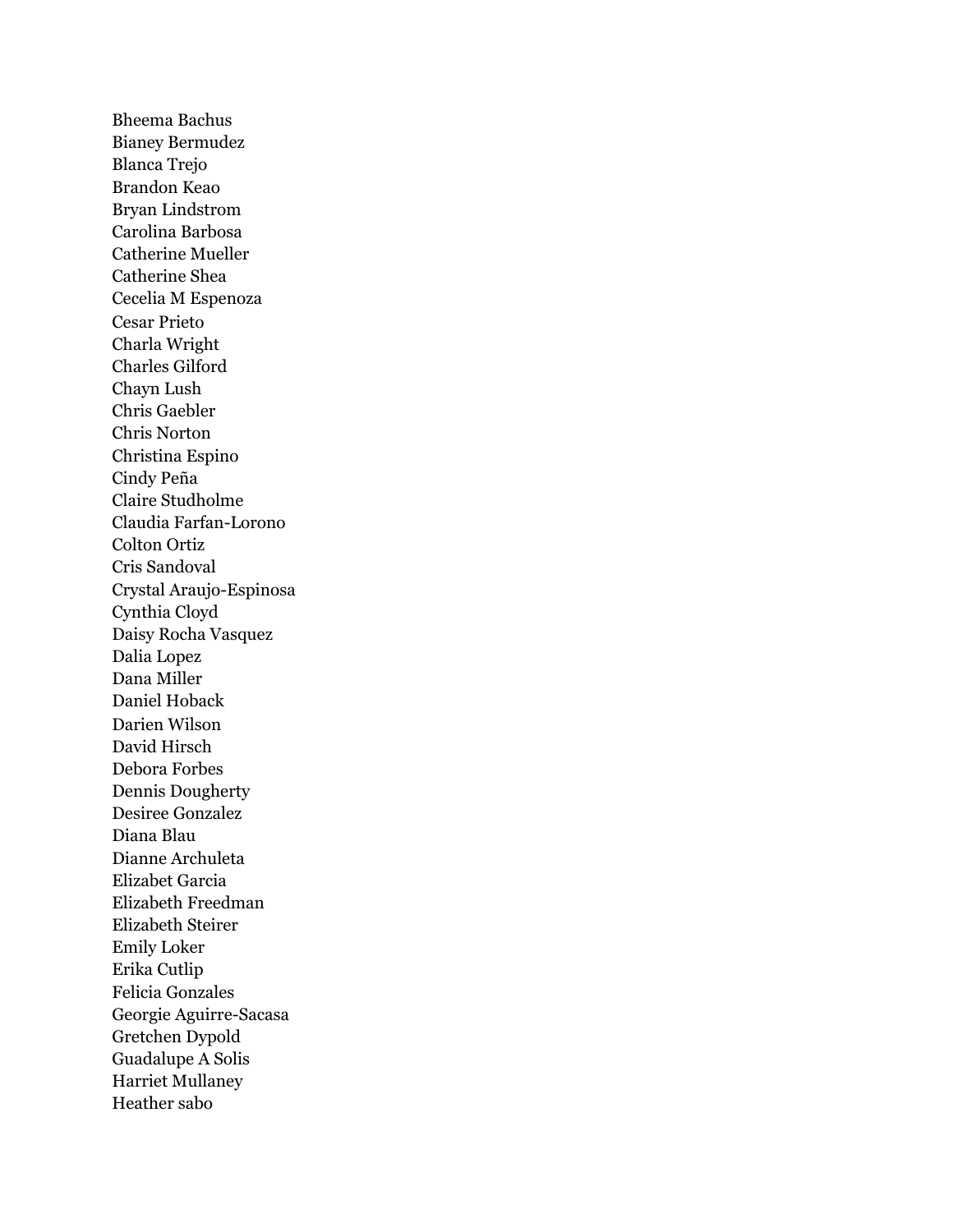Heather Shea Hilary Glasgow Isabel Mendoza Isabel Serafin Jacob De Santiago James C Biard James Gilligan James Reyes Jamie Seiffer Jane Feldman Janell Weber Janet Johnson Jason Muñoz DeLeon Jesica Puente Joan Harvey Jocelyne Johanna Ulloa John Ronquillo Jordan Blisk, Esq. Josette Jaramillo Judy Alliprandine Julia McMillen Julie Schoenfeld Juniper Greist Karen A Wagner Karen Mortimer Karen Tuddenham Kateri Hillis Kathy Knight Katie Kelly Kelcie Boyd Kerry Kramer Kristen Kofoed Kyana Lacey S Taschdjian Lamar Trant Laura Ferre Laura Peniche Laura Richards Leanne D Wheeler Lorenzo Sanchez Lu Wright Lucy Martin Lynn Stockton Mandy Blumreich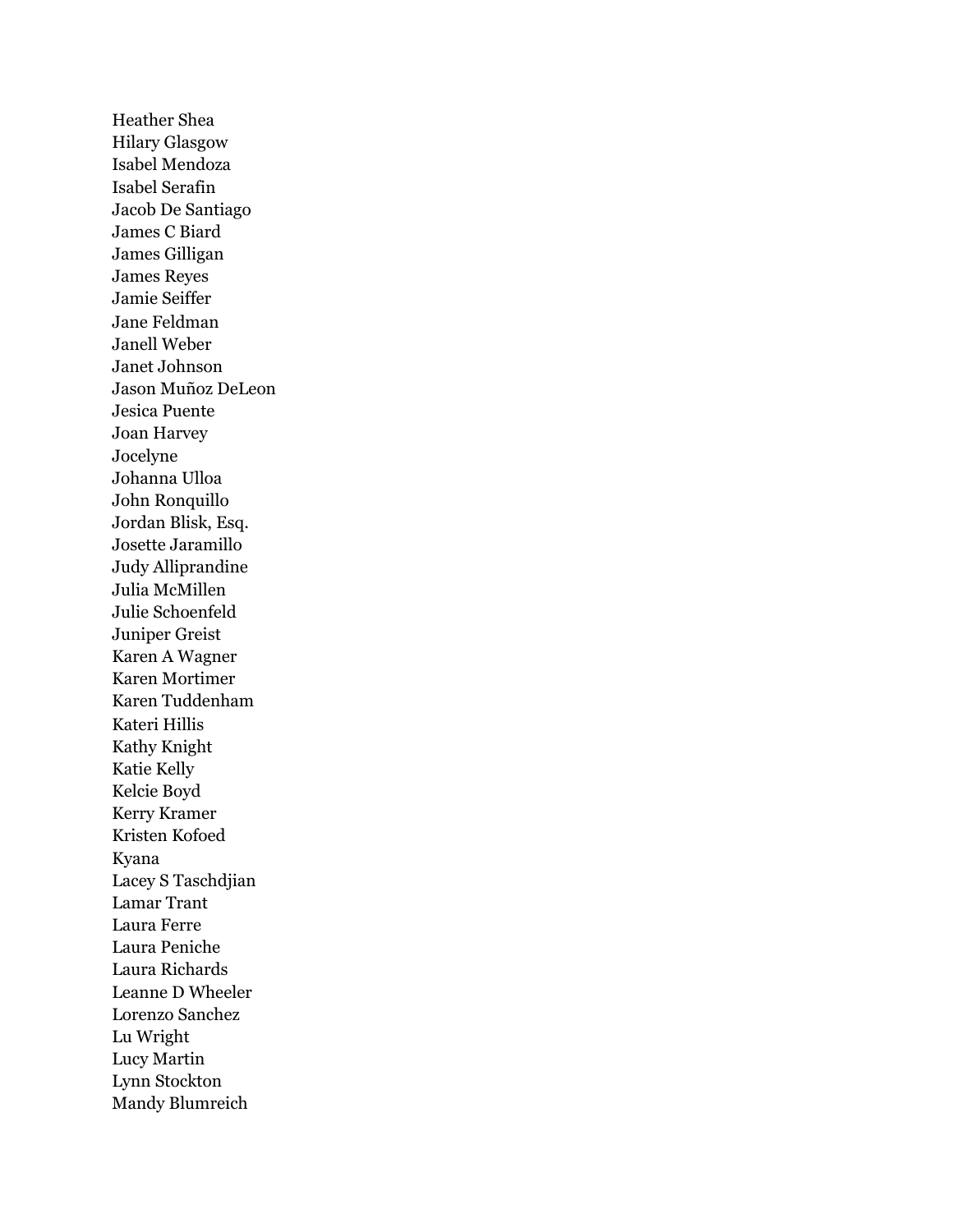Manuela Sifuentes Margaret Small Maria Zubia Marie Teottier Mark Wideman Marla Stauth Martha Crawley Martin Frias Mary Helen Sandoval Mary Hollender Mary Pridgen Mary Wilham Megan Matthews Melissa Yang Michael Encinas Michael Himawan PT, DPT Michael Lefsky Michelle Kaiser Miguel Baca Barragan Molly Cooper Monica Rivera Neil Allaire Nicholas Marquez Nina Myers Nita Lynch Olivia Mendoza Paige Tweedy Pat Griego Patsy A. Contreras Patsy Bjork Peggy Woodward Penny Harrington Philip True Ramon Del Castillo Ray Rodriguez Raymond Ayon Rebecca Chavez Robin Walter Ruth Simonson Samantha Wittrock Sarah Foster Sarah Parady Sarah Zuehlsdorff Sasha Davis Saúl and Florence Trujillo